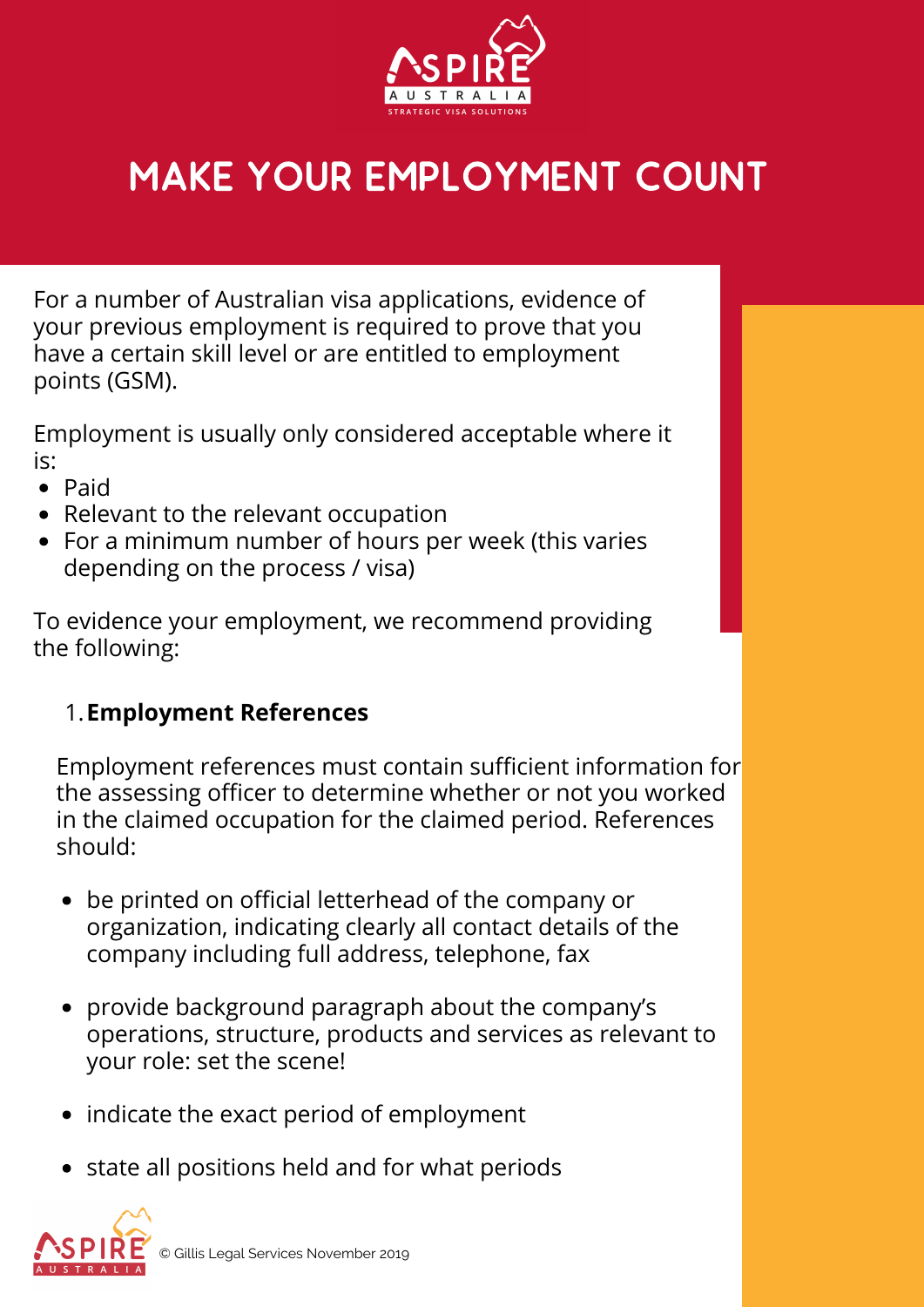



## 5. **Taxation Documents**

Group Certificates, or similar taxation documents, should be provided where available, if it indicates the name of the employer, employee and period of employment.